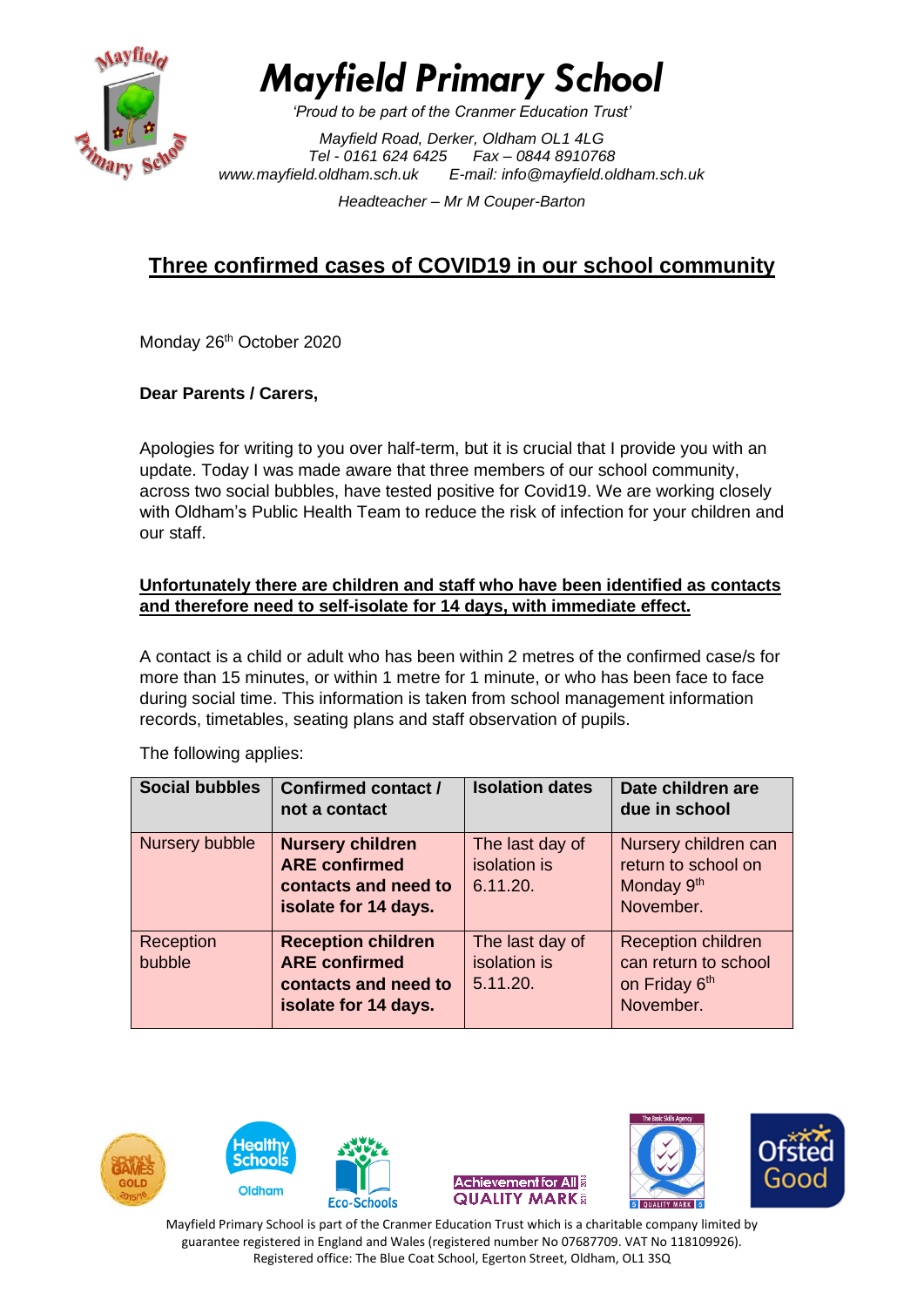

# *Mayfield Primary School*

*'Proud to be part of the Cranmer Education Trust'*

*Mayfield Road, Derker, Oldham OL1 4LG Tel - 0161 624 6425 Fax – 0844 8910768 [www.mayfield.oldham.sch.uk](http://www.mayfield.oldham.sch.uk/) E-mail: [info@mayfield.oldham.sch.uk](mailto:info@mayfield.oldham.sch.uk)*

*Headteacher – Mr M Couper-Barton* 

| Year 1 and 2<br>bubble        | Year 1 and 2 are NOT<br>contacts.                                     | n/a | Year 1 and 2 children<br>should return to<br>school on Tuesday<br>3rd November, as<br>planned. |
|-------------------------------|-----------------------------------------------------------------------|-----|------------------------------------------------------------------------------------------------|
| Year 3 and 4<br><b>bubble</b> | Year 3 and 4 are NOT<br>contacts. Children do<br>not need to isolate. | n/a | Year 3 and 4 children<br>should return to<br>school on Tuesday<br>3rd November, as<br>planned. |
| Year 5 and 6<br><b>bubble</b> | Year 5 and 6 are NOT<br>contacts. Children do<br>not need to isolate. | n/a | Year 5 and 6 children<br>should return to<br>school on Tuesday<br>3rd November, as<br>planned. |

*NB:* 

- *Please note that cases are not linked between social bubbles.*
- *As it stands, other members of the household for children in Nursery and / or Reception do NOT need to self-isolate, unless they develop symptoms. They are 'contacts of contacts'.*

It is important that we are all aware of the symptoms of Covid19 and only well children attend school or childcare settings.

## **If a child, or member of the child's immediate household, develops any of the main symptoms, children MUST NOT be in school until a negative test has been returned. This places others at risk if not followed.**

The main symptoms of coronavirus are:

• **high temperature** – this means you feel hot to touch on your chest or back (you do not need to measure your temperature)

• **new, continuous cough** – this means coughing a lot for more than an hour, or 3 or more coughing episodes in 24 hours (if you usually have a cough, it may be worse than usual)

• loss or change to your sense of smell or taste – this means you've noticed you cannot smell or taste anything, or things smell or taste different to normal









Mayfield Primary School is part of the Cranmer Education Trust which is a charitable company limited by guarantee registered in England and Wales (registered number No 07687709. VAT No 118109926). Registered office: The Blue Coat School, Egerton Street, Oldham, OL1 3SQ